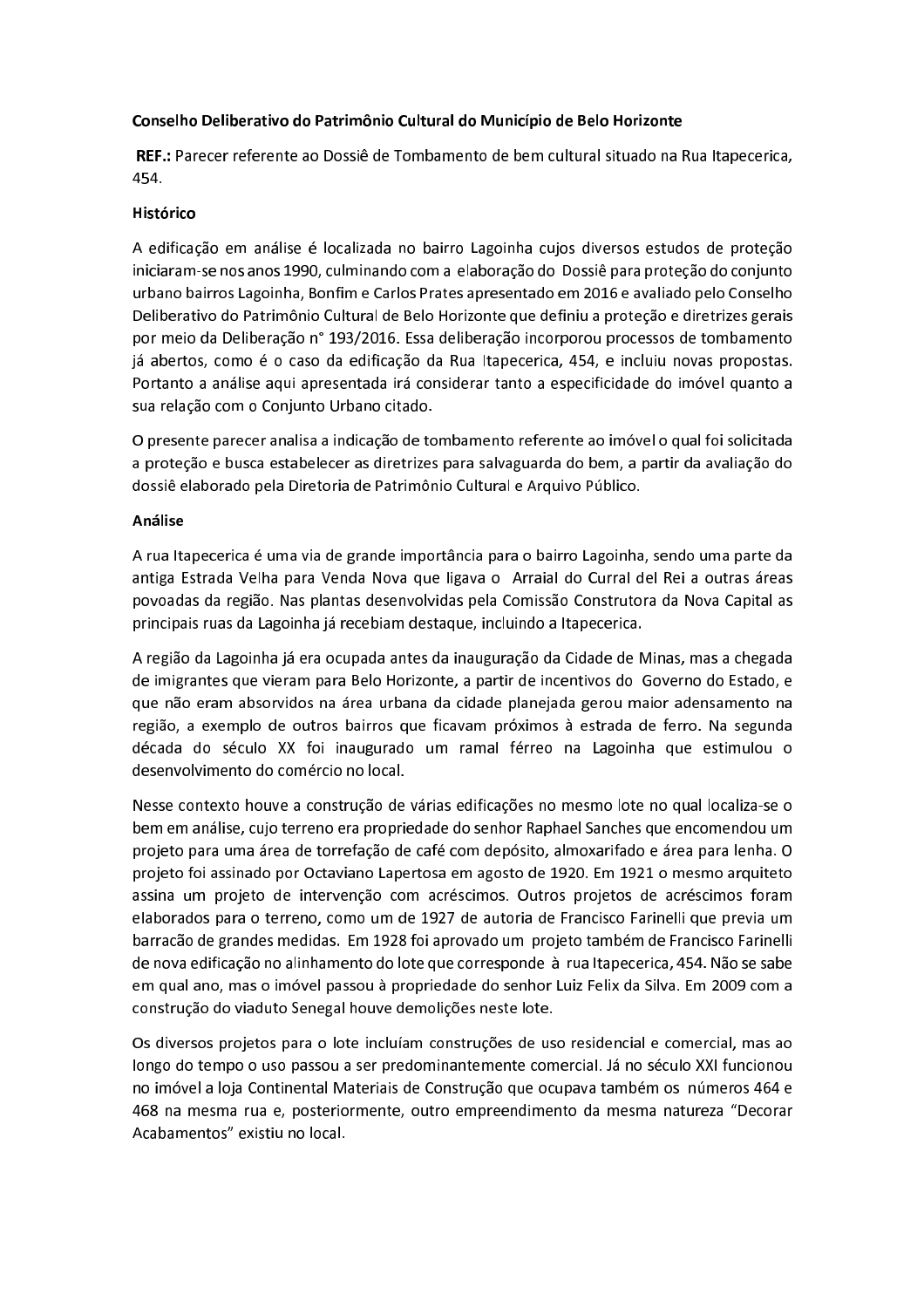Mesmo após os diversos usos, a construção em análise ainda guarda muitos elementos característicos do projeto assinado por Farinelli. A principal mudança é a existência de uma nova construção no mesmo lote entre os números 454 e 468 que destoa dos dois bens que estão com processo de tombamento aberto. A fachada da rua Elias Mussi Abud é diferente do projeto original, mas a pesquisa para a elaboração do dossiê não conseguiu precisar se a construção foi alterada na execução ou se as modificações foram implementadas posteriormente. Mas algumas alterações contataram-se que ocorreram na primeira década dos anos 2000, quando houve substituição das esquadrias das janelas e mudança no reboco inferior. Mesmo com algumas alterações o imóvel ainda mantém a conformação da sua fachada frontal, implantação, formas e composição geral, além da volumetria e agenciamento externo fundamentais para a manutenção da ambiência do conjunto urbano.

A rua Itapecerica é uma das principais do Conjunto Urbano dos Bairros Bonfim, Lagoinha e Carlos Prates e, segundo o dossiê do Conjunto :

> "A região mais delicada [do conjunto] situa-se nos quarteirões voltados para a rua Itapecerica. Ali, a manutenção de muitas edificações é fundamental para a salvaguarda de significados e valores próprios do bairro, porém esta região é entrecortada com espaços degradados ou simplesmente vazios. A renovação deve ser incentivada, mas de forma cuidadosa para não se sobrepor às identidades já consolidadas" (p.119)

Essa via é vista pela população como importante para a memória local por causa das suas construções do início do século XX, como a que está em análise, e também como um lugar perigoso e abandonado. A preservação do bem cultural pode ajudar na permanência de elementos simbólicos que auxiliem em uma visão positiva da rua.

Segundo os técnicos responsáveis pelo dossiê do imóvel:

"Nota-se que este bem guarda uma significância sentimental muito relevante, principalmente se analisado em conjunto com os bens culturais protegidos nas imediações, pois funciona como referencial urbano para as modificações sofridas pelo bairro evocando ainda um passado áureo que a região viveu no início do século XX. Desperta, assim, em diversos moradores da região, um sentimento de pertencimento que precisa ser preservado" (p.94).

O dossiê apresenta as seguintes orientações caso o bem seja protegido com o tombamento específico:

1. Fica proibida a construção ou inserção de elementos que impeçam ou reduzam a visibilidade do bem tombado, conforme previsto no art. 17 da Lei Municipal n.º 3.802 de 06 de julho de 1984;

2. O tombamento é integral e incide sobre o conjunto das edificações presentes no lote. Anexos presentes construídos posteriormente e que não apresentam linguagem compatível com o bem tombado não são objetos do tombamento;

3. Os afastamentos em relação ao bem protegido, referentes a novas construções no lote do imóvel em questão e no lote lindeiro ficam definidos em 5 (cinco) metros em relação ao imóvel tombado:

4. A altimetria para novas edificações no lote terá como referência a altura do bem tombado;

5. Internamente deverão ser mantidos os revestimentos e elementos construtivos originais, (técnicas e materiais aplicados originalmente), quando possível\*, assim como o agenciamento